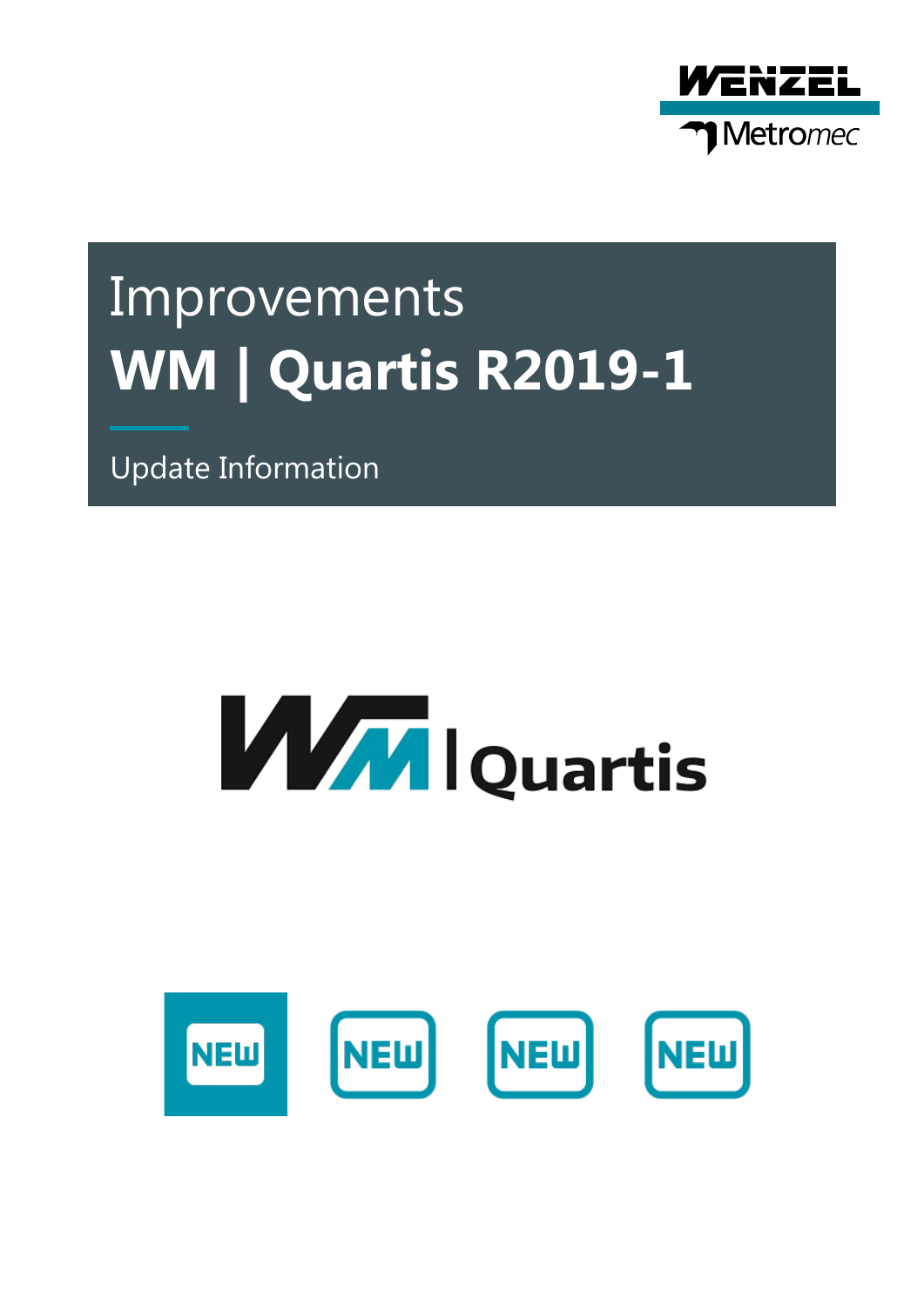# **At a glance**

WM | Quartis R2019-1 offers a wide range of improvements for special applications and areas of use.

WM | Quartis R2019-1 contains the functionality of the new **WM | I++ DME Server**. This allows WENZEL coordinate measuring machines to be operated with third-party software. The WM | I++ DME Server supports the WENZEL WPC 2030 and WPC 2040 controllers with all configurable probe heads, trigger probes and scanning probe systems. The calibration of probe heads, sensors, probe changers, rotary tables, etc. is carried out with the familiar WM | Quartis functionality.

WM | Quartis R2019-1 works with the integrated 3D line scanner **WENZEL Shapetracer II**. With the optical sensor automated multi-sensor measurement sequences are possible. The part can be precisely aligned with a tactile probe such as TP20, TP200 or SP25. The same sensors can be used to measure internal geometries and features with tight tolerances. Afterwards the optical sensor WENZEL Shapetracer II can be loaded from the change rack and a scan of the external geometry can be made in order to evaluate the required profile tolerance. The deviations can be displayed in color-coded graphical reports.

WM | Quartis R2019-1 offers, besides the updated CAD interfaces, many additional improvements and extensions. You find more information on the following pages.

#### **Note:**

Some improvements are not included in the standard product WM | Quartis R2019-1 and require additional, chargeable modules. These are described in the document "Products and Modules WM | Quartis R2019-1".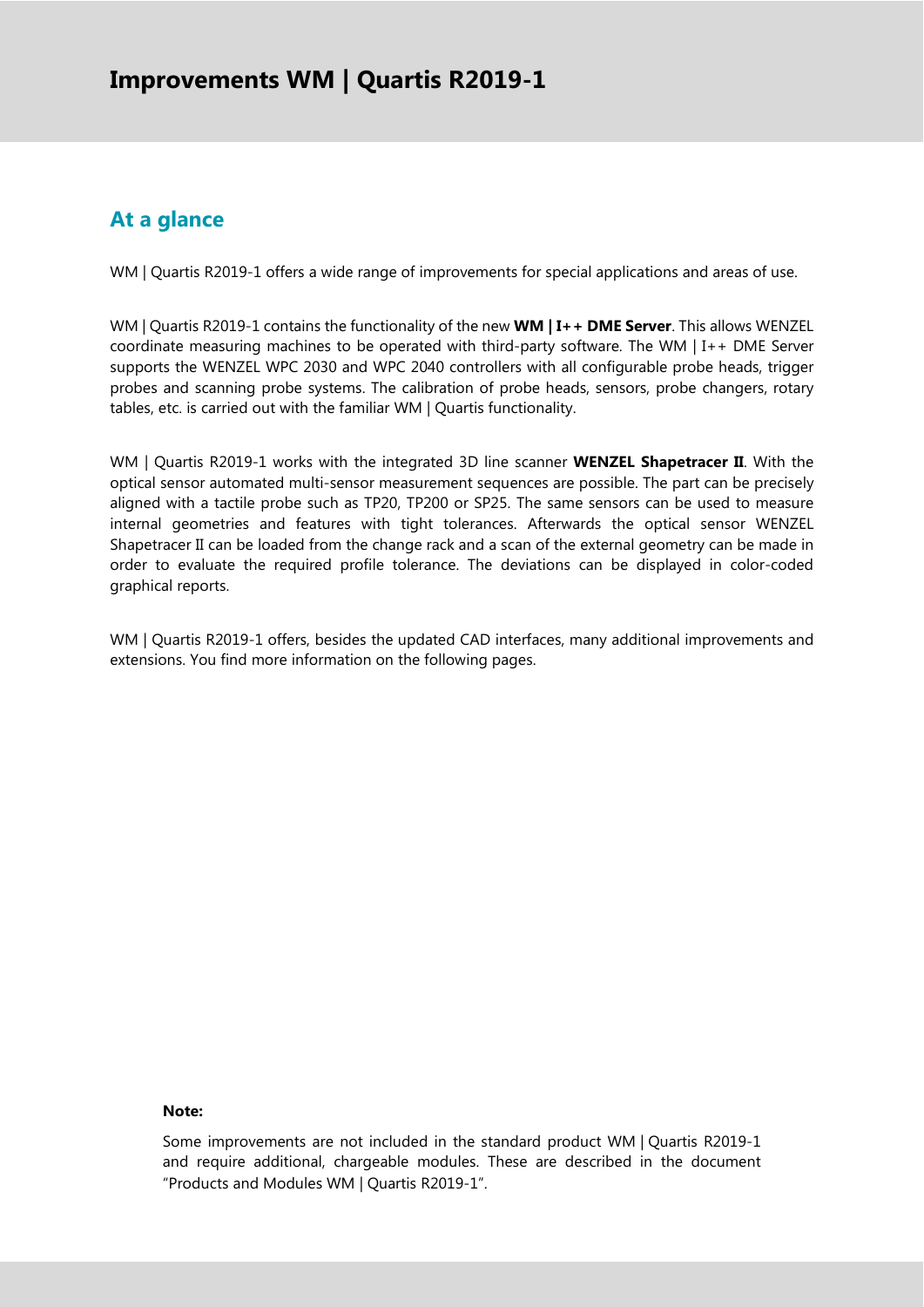

# **WM | I++ DME Server**

WM | I++ DME Server allows to operate WENZEL coordinate measuring machines with third-party software. The prerequisite is that the third-party software can be operated as an I++ DME Client and the I++ DME interface is tuned and verified for the corresponding application with our WM | I++ DME Server.



WM | I++ DME Server supports the I++ DME specification version 1.7. Currently all configurations with WENZEL WPC 2040 and WENZEL WPC 2030 controllers are supported.

# **I++ DME work window and ribbon**

In the work window "I++ DME tools" the communication between I++ DME client and server is visible. The filter suppresses the output of the current machine position (live display).

The function "Clear" resets pending errors so that I++ DME Server can receive commands from the connected I++ DME Client again.



# **I++ DME status / switch I++ DME mode**

I++ DME status is displayed with two icons.



I++ DME mode is active, only I++ DME commands can be executed. The WM | Quartis function groups are deactivated. By clicking on the left icon, the mode is switched.



I++ DME mode is inactive, all WM | Quartis functions can be executed. In this mode, the probe systems can be calibrated, for example.

# ■ **Highlights**

- WM | I++ DME Server for the operation of WENZEL coordinate measuring machines with thirdparty software
- WM | I++ DME Server supports the WENZEL WPC 2030 and WPC 2040 controls with all configurable probe heads, trigger probes and scanning probe systems
- WM | Quartis functionality for calibration of probe heads, sensors, changers, rotary tables, etc.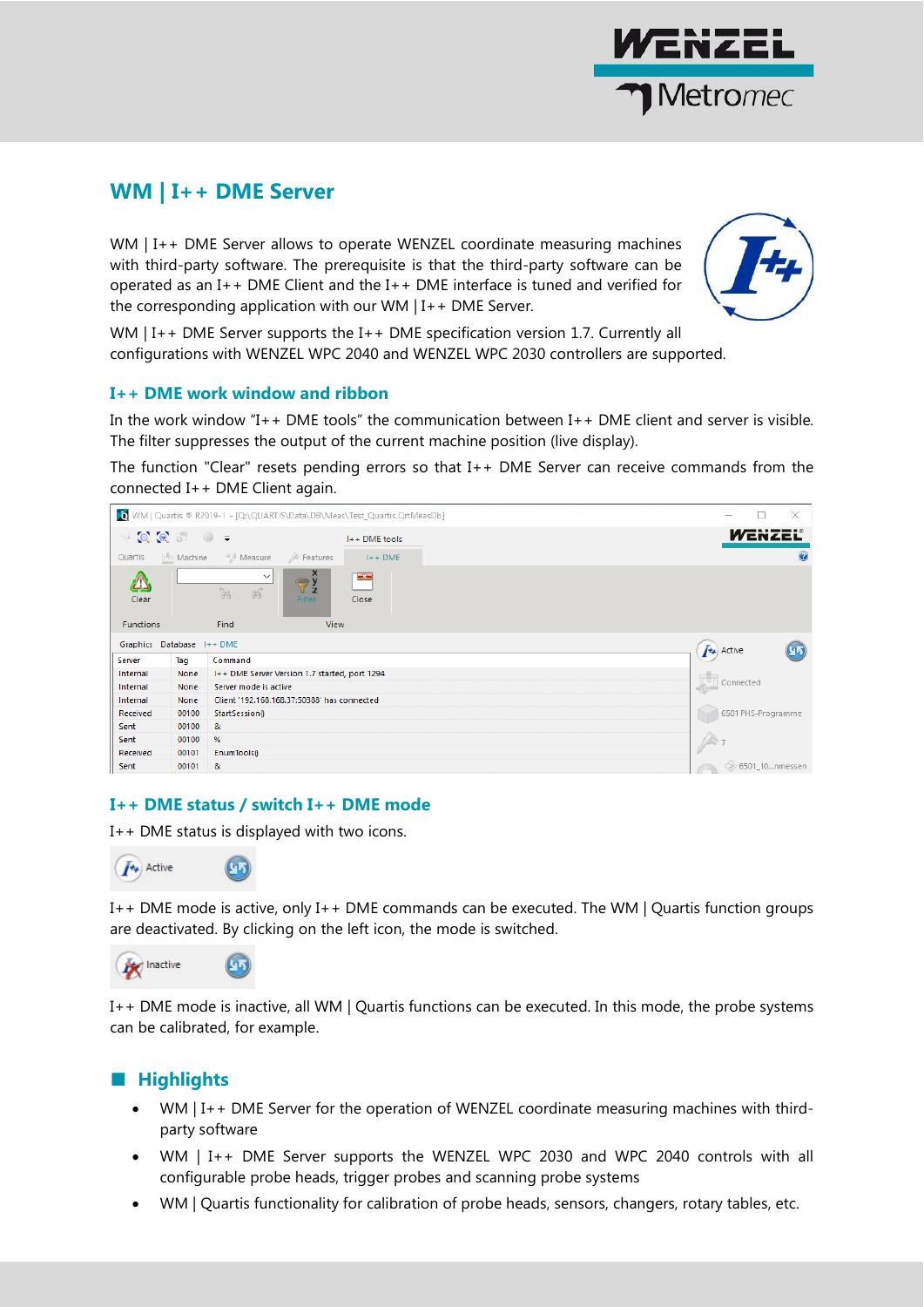# **Improvements WM | Quartis R2019-1**

# **Laser Scanner WENZEL Shapetracer II**

You want to use tactile as well as optical sensors on your WENZEL coordinate measuring machine.

With the integration of the 3D line scanner WENZEL Shapetracer II in WM | Quartis automated multi-sensor measurement sequences are now possible.

The part can be precisely aligned with a tactile probe system such as TP20, TP200 or SP25. The same sensors can be used to measure internal geometries and features with tight tolerances. Afterwards the optical sensor can be loaded from the change rack and a scan of the external geometry can be made in order to evaluate the required profile tolerance. The deviations can be displayed in color-coded graphical reports.



It is a trend that more and more constructing engineers are specifying the outer geometry with profile of a surface tolerance. This is easier and more efficient, especially for plastic parts. This application is exactly what the first integration of the WENZEL Shapetracer II is designed for.

# **Probing mode**

For the WENZEL Shapetracer II the new probing mode "line scan" is available.



# **Sensor image and sensor settings**

The exposure time can be adapted to the surface characteristics of different parts in the ribbon of the "Sensor image" working window. The laser line is displayed in the preview graphic. The correct sensor setting can be checked live there.

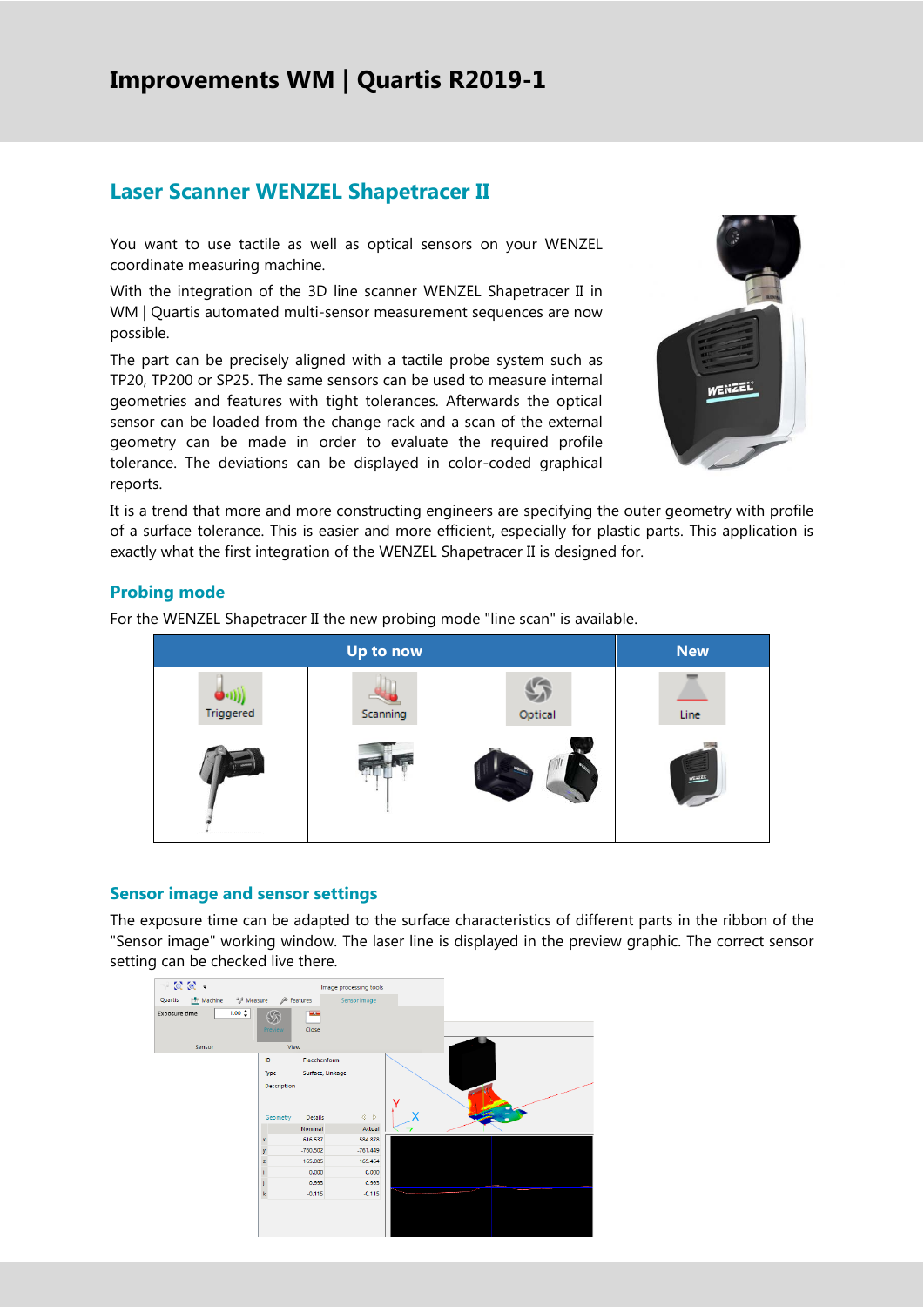

# **WENZEL Shapetracer II sensor calibration and administration**

For calibration and administration of the WENZEL Shapetracer II sensor as probe system, the usual WM | Quartis functionality can be used.

- The WENZEL Shapetracer II can be calibrated both semi-automatically and automatically (e.g. via the matrix).
- The calibration of the WENZEL Shapetracer II can be recorded in a program.
- The calibrated probe system is stored uniformly in the WM | Quartis system database.
- The WENZEL Shapetracer II can be automatically loaded and unloaded via Renishaw ACR3.



# **Measure surface**

The WENZEL Shapetracer II sensor moves at ideal working distance along the scan path defined on the CAD model. The points recorded by the sensor are projected onto the previously marked CAD surfaces. The number of points is influenced by the set point distance. Depending on the application, more or fewer points are useful.



Before measuring the surface, additional areas can be defined on the CAD model. Points that lie outside the defined areas are not projected onto the CAD surfaces. This can be used, for example, to leave out clamps of a fixture or to restrict areas of a large CAD surface.

Geometric 3D elements such as planes, cylinders, cones or spheres can be calculated from the captured surfaces using the appropriate "construct" function.

# **Evaluate surface element and create report**

For the surfaces measured with WENZEL Shapetracer II sensor, the usual evaluation functions are available.

The surface profile tolerance represents the deviation from the nominal surface (to the CAD model) in a numerical value.

The graphic views with color-coded display of the deviations are descriptive and easy to understand.

The deviation of individual regions can be shown in point boxes.

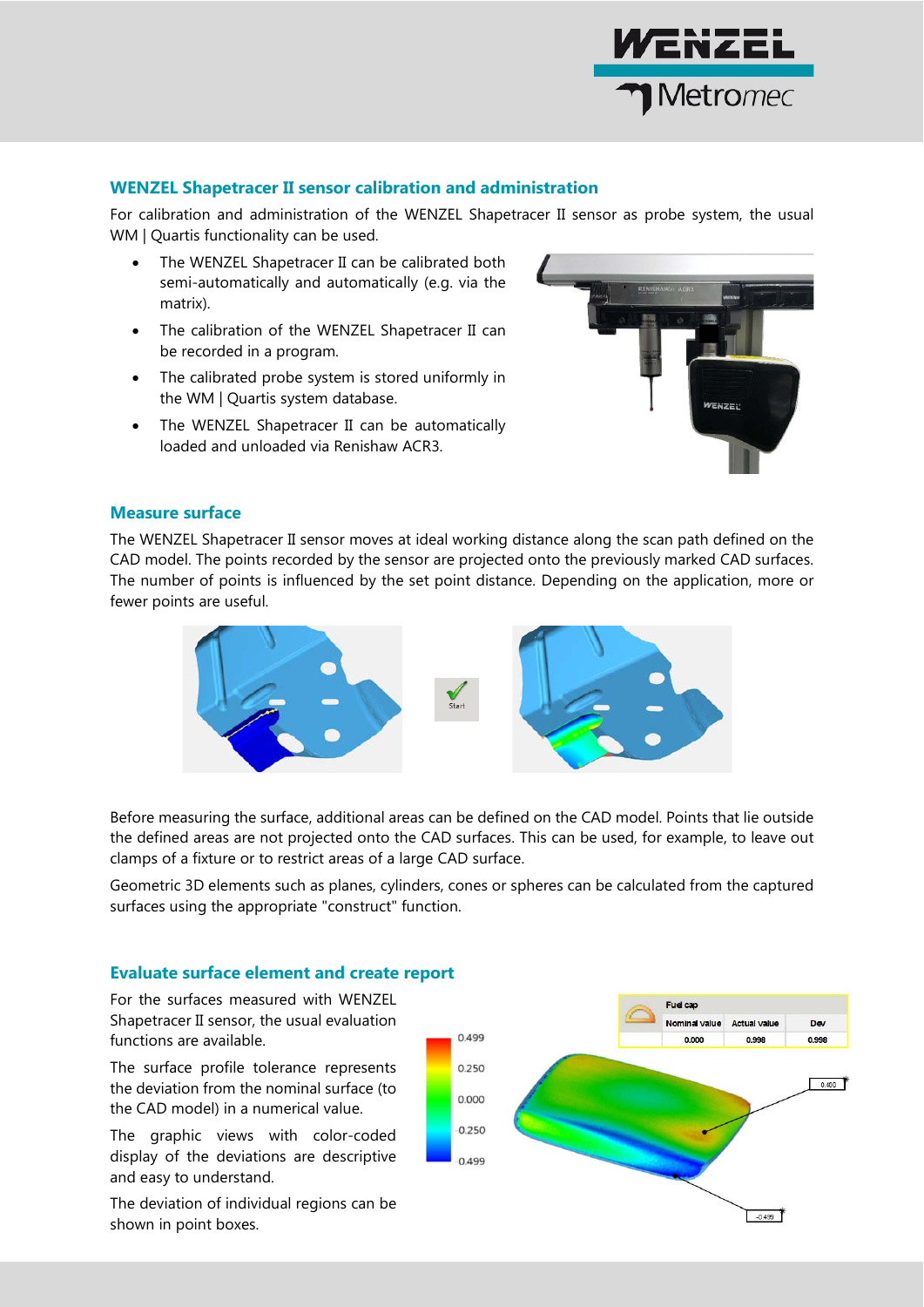# **Improvements WM | Quartis R2019-1**

### **Point cloud export**

The point clouds captured by WENZEL Shapetracer II sensor can optionally be exported automatically to an ASCII file. The entire point cloud is saved without thinning out and without considering the defined limitations. The exported point clouds can be further processed with WM | Pointmaster, for example.

# ■ **Highlights**

- Automated multi-sensor measurement processes with 3D line scanner WENZEL Shapetracer II
- Seamless integration of the optical sensor WENZEL Shapetracer II in WM | Quartis
- Calibration and administration of WENZEL Shapetracer II sensor with comfortable WM | Quartis functionality
- Descriptive measurement reports with color-coded display of surface profile tolerances
- Export of point clouds for optional further processing with WM | Pointmaster

# **Further improvements simplify daily work**

#### **WM | Quartis as I++ DME Client starts up faster**

You are using WM | Quartis with Renishaw UCC Server because you are using a 5 axis probe head Renishaw REVO or PH20. When starting up WM | Quartis, the probe systems are now loaded faster from I++ DME Server, which significantly reduces the starting time.



#### **New machine mode: Single mode with coupling**



The I++ DME Server is responsible for coupling the individual carriages within multiple machine measuring systems. So that the "Couple machine" function can also be used in single mode, the mode "Single mode with coupling" is now available in Quartis configuration program.

# **Work window "Feature data": TEXT/OUTFIL,'text' output**

In DMIS programs, "TEXT/OUTFIL" statements are used to write information into the output files. These texts are often used to structure and document the output. This information can now also be displayed in the Feature data window.

| 855 | DMESW / COMAND, 'PROTONEW'                                                                   |
|-----|----------------------------------------------------------------------------------------------|
| 856 |                                                                                              |
| 857 | TEXT/OUTFIL, ''                                                                              |
| 858 | TEXT/OUTFIL.''                                                                               |
| 859 | TEXT/OUTFIL, 'RPS 4 Fz (AR:B)'                                                               |
| 860 | OUTPUT/F (MRGHA1001 UDCA), T (MRGHA1001 UDCAX), T (MRGHA1001 UDCAY), T (MRGHA1001 UDCAZ)     |
| 861 | OUTPUT/FA (MRGHA1001 UDCA), TA (MRGHA1001 UDCAX), TA (MRGHA1001 UDCAY), TA (MRGHA1001 UDCAZ) |
| 862 |                                                                                              |
| 863 |                                                                                              |
| 864 | TEXT/OUTFIL. 'RPS 102 fz'                                                                    |
| 865 | OUTPUT/F(MRVTU1001 UDCA), T(MRVTU1001 UDCAX), T(MRVTU1001 UDCAY), T(MRVTU1001 UDCAZ)         |
| 866 | OUTPUT/FA (MRVTU1001 UDCA), TA (MRVTU1001 UDCAX), TA (MRVTU1001 UDCAY), TA (MRVTU1001 UDCAZ) |
| 867 |                                                                                              |
| 868 | COMAND, 'PROTOCHECK'<br><b>DMESW</b>                                                         |

| <b>RPS 102 fz</b>                 |                                        |             |        |           |  |  |
|-----------------------------------|----------------------------------------|-------------|--------|-----------|--|--|
| Feature                           | <b>MRVTU1001 UDCAX/ - Position [x]</b> |             |        |           |  |  |
| MRVTU1001 UDCA<br><b>Elements</b> |                                        |             |        |           |  |  |
| Actual value Nominal value        |                                        | <b>UTol</b> | LTol   | Deviation |  |  |
| 2159.8<br>x                       | 2160.5                                 | 1.0         | $-1.0$ | $-0.7$    |  |  |
| Feature                           | <b>MRVTU1001 UDCAY/ - Position [v]</b> |             |        |           |  |  |
| MRVTU1001 UDCA<br><b>Elements</b> |                                        |             |        |           |  |  |
| Actual value                      | Nominal value                          | UTol        | 1 Tol  | Deviation |  |  |
| 756.3<br>v                        | 758.0                                  | 1.0         | $-1.0$ | $-1.7$    |  |  |
| Feature                           | <b>MRVTU1001 UDCAZ/ - Position [z]</b> |             |        |           |  |  |
| MRVTU1001 UDCA<br><b>Elements</b> |                                        |             |        |           |  |  |
| Actual value Nominal value        |                                        | UTol        | 1 Tol  | Deviation |  |  |
| $-98.0$<br>ż                      | $-98.0$                                | 0.2         | $-0.2$ | 0.0       |  |  |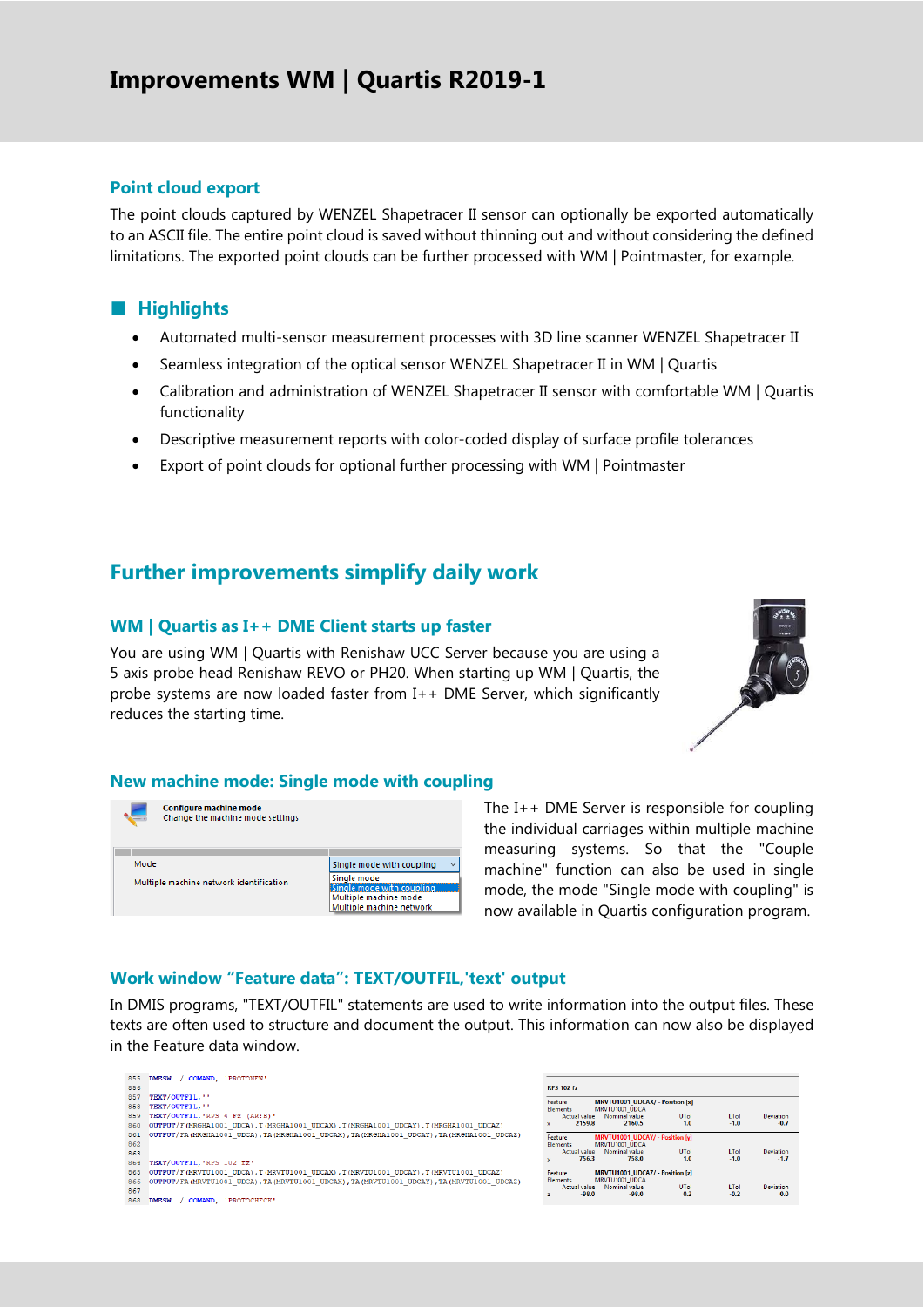

# **New and adapted CAD interfaces**

WM | Quartis R2019-1 supports the following CAD interface formats:

- CATIA V4 (4.1.9 to 4.2.4)
- CATIA V5 (R8 to R2018)
- CATIA V6 (to R2018)
- DXF (2000/2002 and R12)
- $IGES$  (to 5.3)
- Inventor (V11 to **2019**)
- Parasolid (9 to **31**)
- Creo, ProEngineer (16 to **Creo5.0**)
- Siemens NX (NX1 to NX12)
- Solid Edge (18 to ST10)
- SolidWorks (2003 to 2018)
- STEP (AP203, AP214, AP242)
- VDA (1.0 and 2.0)



The changed CAD interface formats compared to WM | Quartis R2018-2 are shown **bold** in above list. You may also benefit from general improvements and error corrections in the other CAD interface formats.

# **WENZEL Shop Floor SF 87 available as machine model**

The new WENZEL SF 87 can be configured for the representation in the 3D graphics.



# **Input fields: values calculated by expressions displayed in color**

You use the expression editor to define IDs and values with expressions in the input fields. In the ribbon, the values and characters calculated from expressions are now displayed in color.

The color coding is particularly helpful when programming. It reduces the risk of accidentally overwriting an expression.

#### CIR\_2 as plain text: CIR\_2 as result of an expression:

|         |           |         | Grafikwerkzeuge |                                        |   | Kreis messen              |  |            |            |        |       |  |         |                     |           | Grafikwerkzeuge |              |   | Kreis messen |            |            |        |                   |
|---------|-----------|---------|-----------------|----------------------------------------|---|---------------------------|--|------------|------------|--------|-------|--|---------|---------------------|-----------|-----------------|--------------|---|--------------|------------|------------|--------|-------------------|
| Messen  | Auswerten |         | Anzeige         | Bearbeiten                             |   | Geometrie                 |  | Verteilung | Bearbeiten |        | Merki |  | Messen  |                     | Auswerten | Anzeige         | Bearbeiten   |   | Geometrie    | Verteilung | Bearbeiten |        | Merki             |
| Starten |           | $CIR_2$ |                 | $\mathbf{r}$ $\mathbf{r}$ $\mathbf{r}$ |   | $-293.444$                |  | $-0.978$   | $\sigma$   | 24.000 |       |  |         | $CIR_2$             |           |                 | $\mathbf{v}$ |   | $-293.444$   | $-0.978$   |            | 24,000 |                   |
|         | Abbrechen |         |                 |                                        |   | 62.374                    |  | 0.208      |            |        |       |  | Starten | $\sim$<br>Abbrechen |           |                 |              |   | 62.374       | 0.208      |            |        |                   |
|         |           |         |                 | <b>LOCAL</b>                           | Z | 231.000 $\frac{1}{100}$ k |  | 0.000      |            |        |       |  |         |                     |           |                 | <b>SER</b>   | Z | $231.000$    | 0.000      |            |        |                   |
|         |           |         |                 |                                        |   | <b>Nennwerte</b>          |  |            |            |        | m.    |  |         |                     |           |                 |              |   | Monmundo.    |            |            |        | <b>CONTRACTOR</b> |